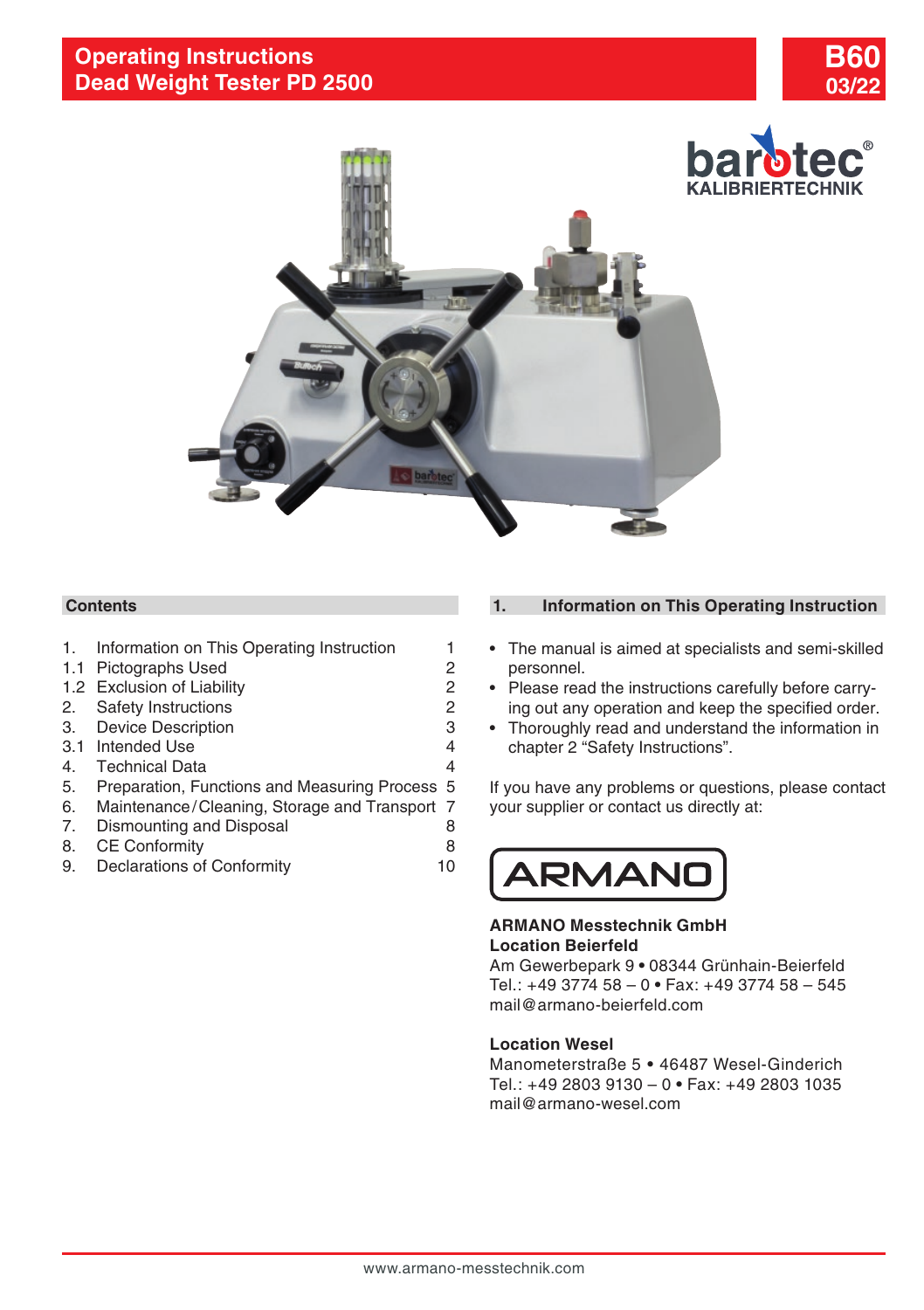#### <span id="page-1-0"></span>**1.1 Pictographs Used**

In this manual, pictographs are used as hazard warnings.

Particular information, instructions and restrictions designed for the prevention of personal or substantial property damage:



**WARNING!** Is used to warn you against an imminent danger that may result in personal injury or death.

**IMPORTANT!** Is used to warn you against a possibly hazardous situation that may result in personal, property or environmental damage.

 **CAUTION!** Is used to draw your attention to important recommendations to be observed. Disregarding them may result in property damage.



**DANGER!** This symbol is used for hazards generated by electric current. Disregarding these safety instructions may result in serious or fatal injuries.



Passages in the text containing **explanations, information or advice** are highlighted with this pictograph.



The following symbol highlights **actions** you have to conduct or

**instructions** that have to be strictly observed.

#### **1.2 Exclusion of Liability**

We accept no liability for any damage or malfunction resulting from incorrect installation, inappropriate use of the device or failure to follow the instructions in this manual.

## **2. Safety Instructions**

Please read this operating instruction thoroughly before operating the dead weight tester.

Disregarding the containing warnings, especially the safety instructions, may result in danger for people. the environment, and the device and the system it is connected to.

The dead weight tester corresponds with the state of engineering at the time of printing. This concerns the accuracy, the operating mode and the safe operation of the device.

In order to guarantee that the device operates safely. the operator must act competently and be conscious of safety issues.

The ARMANO Messtechnik GmbH provides support for the use of its products either personally or via relevant literature. The customer verifies that our product is fit for purpose based on our technical information. The customer performs customer and application specific tests to ensure that the product is suitable for the intended use. With this verification, all hazards and risks are transferred to our customers. Our warranty expires in case of inappropriate use.

# **Qualified personnel:**

The personnel that is charged for the installation, operation and maintenance of the dead weight tester must hold a relevant qualification. This can be based on training or relevant tuition. The personnel must be aware of this manual and have access to it at all times.

#### General safety instructions:

- In all work, the existing national regulations for accident prevention and safety at the workplace must be complied with. Any internal regulations of the operator must also be complied with, even if these are not mentioned in this manual.
- Use the dead weight tester in its perfect technical condition only. Damaged or defective instruments need to be checked immediately and replaced if necessary.
- Only use appropriate tools for mounting, connecting and dismounting the dead weight tester.
- Nameplates or other information on the device shall neither be removed nor obliterated, since otherwise any warranty and manufacturer responsibility expires.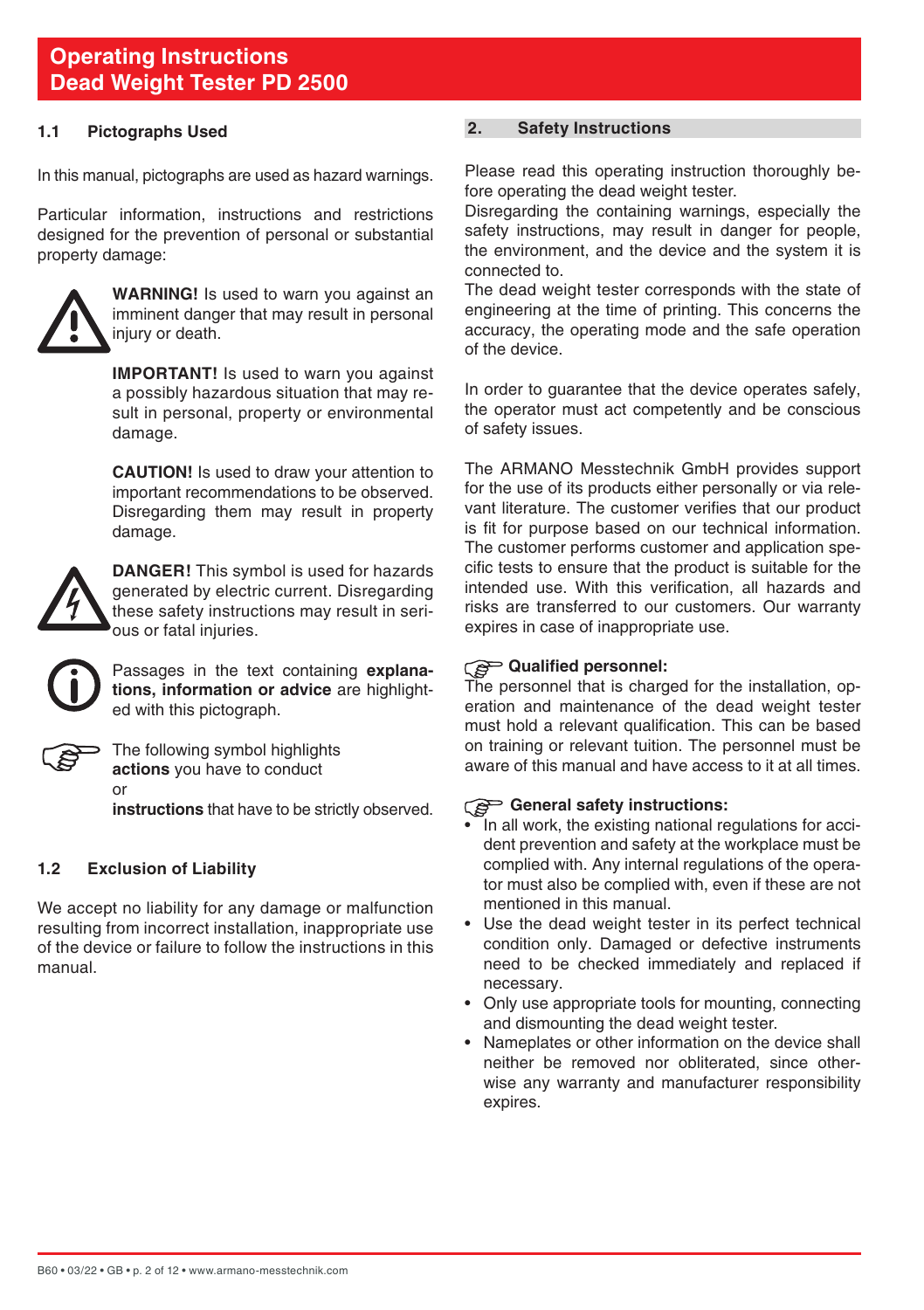## <span id="page-2-0"></span>**Special safety instructions:**

Warnings, which are specifically relevant to individual operating procedures or activities, are to be found at the beginning of the relevant sections of this operating instruction.

#### **3. Device Description**

Dead weight testers are high-precision mechanical measuring instruments that are suitable for testing, adjusting and calibrating pressure measuring instruments without using an external reference device.

The main components are measuring system, hand pump, valve units, spindle unit for fine adjustment of the pressure and set of weights.

The measuring system consists of a fine lapped piston/ cylinder pair. The weight-loaded piston is pressed down by the local gravitation of the weights. From below the test pressure, which is generated and adjusted by the spindle pump or hand pump, acts towards the piston surface area. This test pressure is increased until the hydraulic force of the medium on the piston surface area (acting from below) compensates the weight force of the piston/weight system and the equilibrium of forces is reached. During this state of equilibrium, the piston floats freely in the cylinder.

In order to simplify the handling, the weights are already standardised to the specific determined piston surface area and the local gravitation at the installation site. The set of weights is available discreetly graduated in different pressure units (bar, Pa, psi).

Piston and weights are kept rotating with a motor while floating in order to minimise the influence of static friction of piston and cylinder and therefore to guarantee a sensitive discrimination threshold.

The dead weight tester described herein operates in a range from 25 to 2 500 bar.

#### **Components:**

- O Measuring system
	- Spindle pump with star handle
- Electric drive
- **000000** Reading device
- Stop valve "Measuring System/Messsystem"
- Test connection
- Clamping sleeve (AF 27)
- Ā Change-over valve for external admission pressure ("Admission pressure/Vordruck", "Closed/Zu", "Vent/Entlüften")
- Adjustable feet ₲
- മ Hand pump



#### **Nameplate and label:**

The nameplate is placed on the back of the dead weight tester. It contains the most important technical data and information.

#### **Scope of delivery:**

The delivery includes – in addition to the dead weight tester and the set of weights in a transport case:

- 1 operating instruction
- 1 l special oil (medium, lubricant)
- 1 protective cover
- 1 clamping sleeve G**<sup>1</sup> ⁄2** (mounted)
- 1 clamping sleeve M20x1.5
- 1 special gasket for test item, with 2 encased O-rings
- 4 O-rings as spare parts
- 2 adapters for N6x1 (admission pressure connection)
- 1 plug for oil drain (mounted)
- 1 mains cable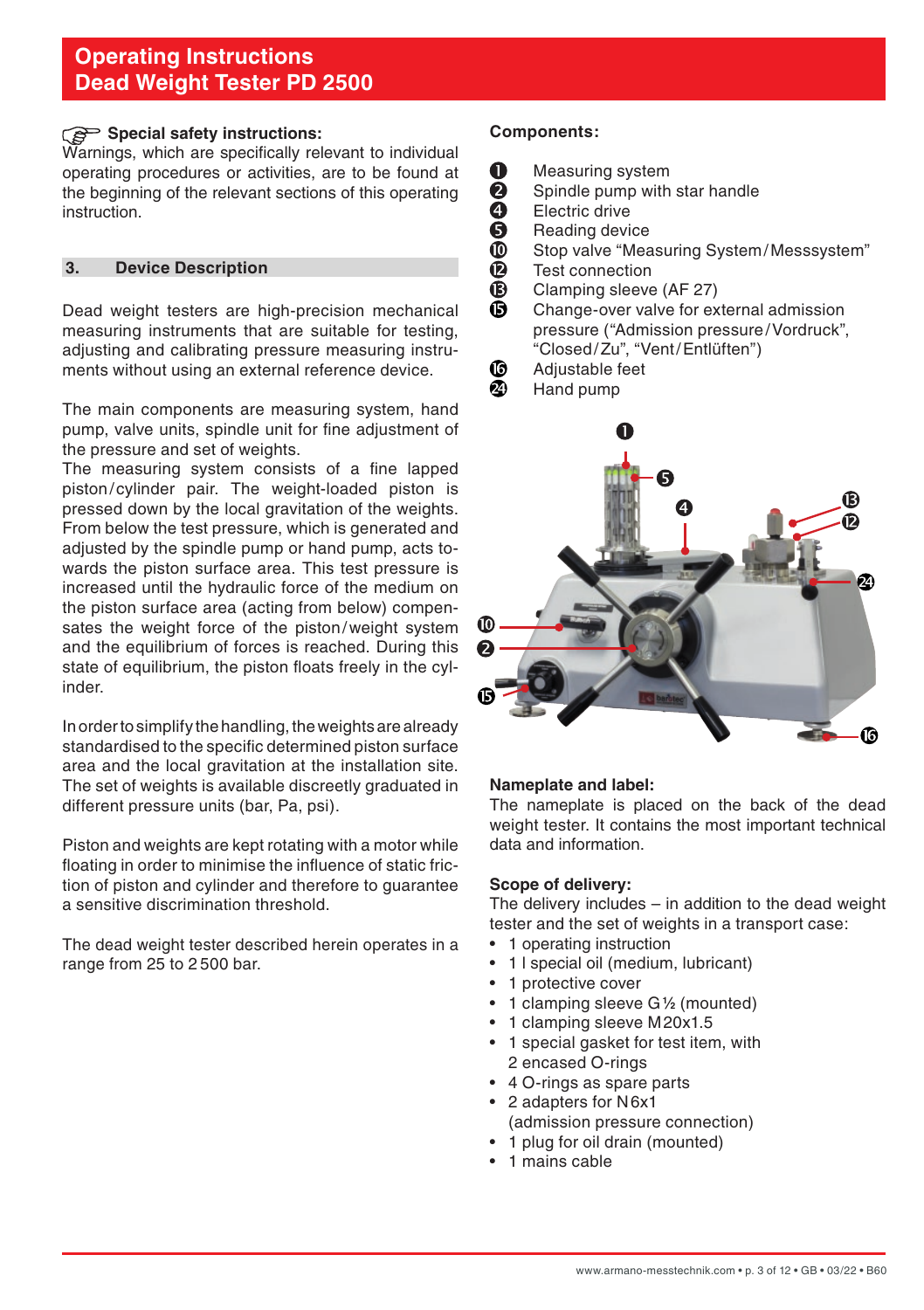## <span id="page-3-0"></span>**3.1 Intended Use**

The dead weight tester shall only be used for testing, adjusting and calibrating pressure measuring equipment.

Do not use the dead weight tester beyond its specification or contrary to the operating instructions.

The operational safety of the device supplied is only guaranteed by intended use. The specified limit values  $\Rightarrow$  chapter 4 "Technical Data") must not be exceeded. This particularly applies for the adherence to the permissible full scale value and the permissible temperature range.

When using the dead weight testers, a high degree of care and precaution is required. It has to be protected from strong vibrations, moisture, shocks, magnetic fields and static electricity.



#### **IMPORTANT! Risk of injury or material damage due to overpressure!**

 Exceeding the maximum overload values may lead to material failure of the dead weight tester. This may also cause serious damage to health.

 $\rightarrow$  Ensure that the overload values are never exceeded.

Please check if the dead weight tester is suitable for your application before ordering and installation.

# **4. Technical Data**

| Set of weights                                        | in bar/MPa                                                                                                                                                     |
|-------------------------------------------------------|----------------------------------------------------------------------------------------------------------------------------------------------------------------|
| Basic load                                            | 25 bar                                                                                                                                                         |
| Main measuring range                                  | $250 - 2500$ bar                                                                                                                                               |
| Required admission<br>pressure air                    | 6 bar                                                                                                                                                          |
| Admission pressure<br>attainable with<br>hand pump    | 1600 bar                                                                                                                                                       |
| Reference condition<br>for the quaranteed<br>accuracy | ambient temperature<br>$+20 °C + 2 °C$<br>$(+68 °F ± 3.6 °F)$                                                                                                  |
| Accuracv<br>(factory calibration)                     | class 0.02<br>class 0.05                                                                                                                                       |
| Medium                                                | special oil                                                                                                                                                    |
| Lubrication                                           | special oil                                                                                                                                                    |
| Nominal piston<br>cross-section                       | $0.02 \, \text{cm}^2$                                                                                                                                          |
| Rotation of the weights                               | by electric drive<br>(230 - 240 V AC/50 Hz/3 W)                                                                                                                |
| Fuse/microfuse                                        | Ø 5x20 mm (0.2x0.79"),<br>0.1 A. 250 V. slow                                                                                                                   |
| Standard connection                                   | male G1/ <sub>2</sub> LH with<br>clamping sleeve on G1/2 right<br>or M20x1.5 right,<br>incl. double sealing                                                    |
| Connection for external<br>compressed air             | plug connection (Prestolock)<br>for PA hose N4x1.<br>with adapter for N6x1                                                                                     |
| Case                                                  | aluminum case, grey enam-<br>elled (self-supporting cover),<br>3 adjustable feet for precise<br>horizontal alignment according<br>to integrated circular level |
| Case dimensions incl.<br>star handle (L x W x H)      | 600 x 500 x 450 mm<br>(23.62 x 19.69 x 17.72")                                                                                                                 |

| Approx. weight                          |                   |
|-----------------------------------------|-------------------|
| Dead weight tester                      | 48 kg (105.82 lb) |
| Set of weights                          | 56 kg (123.46 lb) |
| Device packaging                        | 41 kg (90.39 lb)  |
| <b>Transport case</b><br>set of weights | 9.2 kg (20.28 lb) |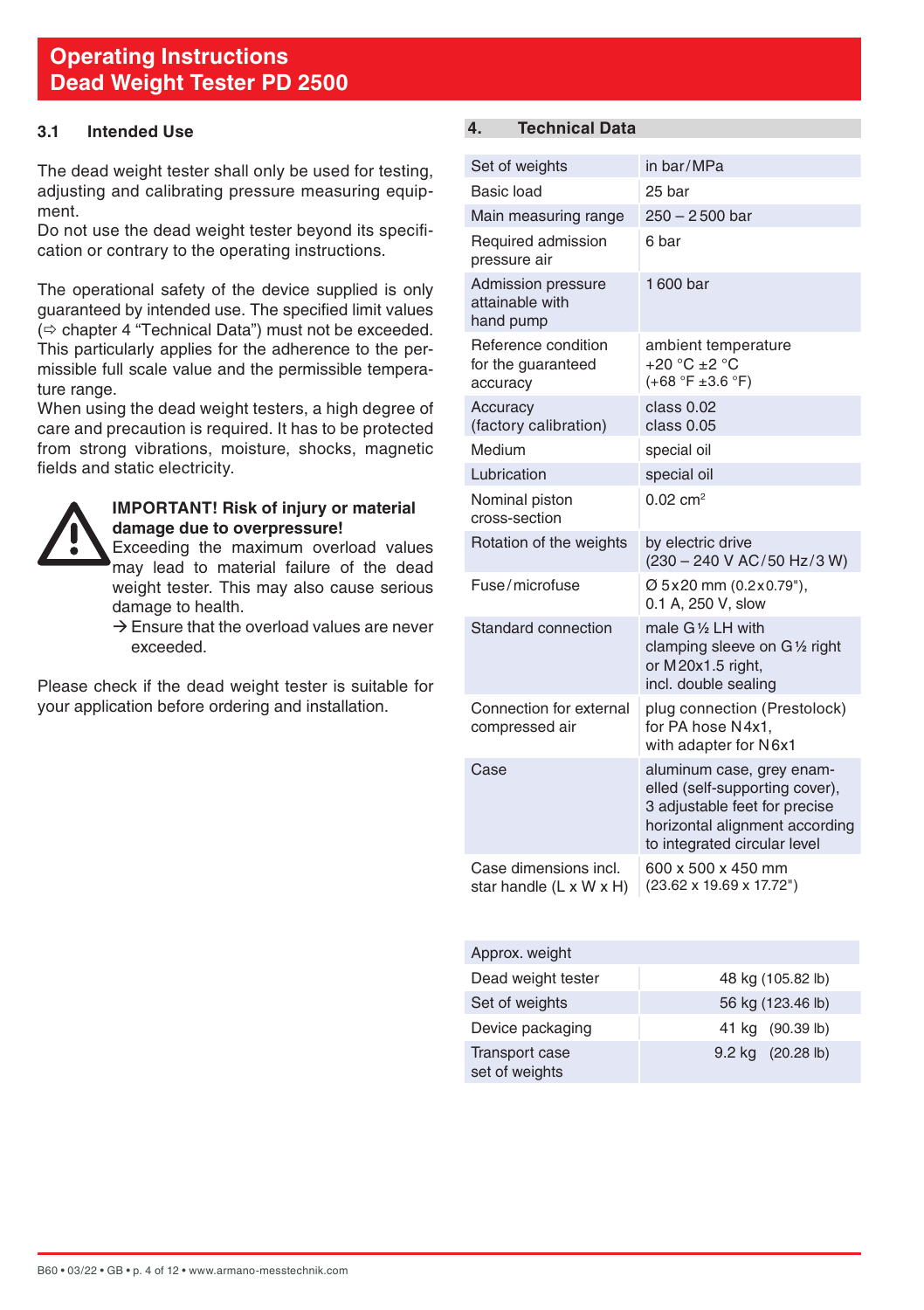#### <span id="page-4-0"></span>**5. Preparation, Functions and Measuring Process**

If the dead weight tester is not operated under typical laboratory conditions, the installation site should most widely meet the following criteria:

- Kept at constant temperature, without draughts and heat or cold sources
- Dust-free and dry, free from corrosive liquids or vapours
- Vibration-free and low-noise

The work station should be a solid plain table or workbench. Attention should be paid to sufficient free space for operating the dead weight tester.

Transporting the dead weight tester from a cold to a warm environment, condensation may result in an impairment of the device function. Thus, make sure that the device temperature has adjusted to the ambient temperature before commissioning.



#### **IMPORTANT!**

 When transporting or repositioning, carry the dead weight tester at the case only, never at the measuring system. Otherwise, this may cause serious damage.

 Do not tilt the device since the oil reservoirs  $\bigoplus$  +  $\bigoplus$  are filled. If oil leaked anyhow, the reservoirs must be refilled according to the instructions.

#### **Preparation and functions:**

The dead weight tester and the set of weights are supplied in separate cases.

- $\rightarrow$  Loosen the transport screws before taking the instrument out of the box.
- $\rightarrow$  Place the instrument at the work station and adjust it with the integrated circular level by screwing the adjustable feet in or out. The adjustable feet are equipped with orifices for mounting to the work station.
- $\rightarrow$  Screw the handles into the spindle pump head.
- $\rightarrow$  Connect the electric drive.

#### **Electrical connection: DANGER due to electric current!**

Disregarding these safety instructions may result in serious or fatal injuries.

The dead weight tester is a device with protection class I (device with earth conductor) and has to be connected to a power socket with earth conductor.

- Always use a technically flawless mains cable with appropriate mains plug that is plugged into a socket with protective earthing.
- Only connect the dead weight tester to a properly installed and earthed 3-pin socket for mains plugs with protective contact.
- To ensure the connection to protective earth, all extension cables used must also have a protective conductor.
- Only use a mains cable that is approved for the voltage and plug configuration in your region.

### **Connection of the admission pressure:**

The admission pressure is either connected via PA hose N4x1 or via adapter for N6x1 to the plug connection **@** (Prestolock).

To protect the dead weight tester from contamination, a maintenance unit consisting of pressure regulator and filter (pore size 10–20 um with oil and water separator) is to be placed into the line of the admission pressure to the dead weight tester. With the pressure regulator, the pressure needs to be limited to max. 10 bar.

#### **Refilling the oil reservoir (medium) :**

The instrument is supplied filled.

If the red float pin is no longer visible in the window of the oil column, oil must be refilled.

Please use only the oil included in the delivery or the re-ordered oil.



# **IMPORTANT!**

Turn the change-over valve  $\mathbf D$  to "Vent/Entlüften".

The system must be unpressurised.

- $\rightarrow$  Close valve  $\bullet$  "Pressure compensation/Druckausgleich" and turn change-over valve  $\bullet$  to "Closed/Zu".
- $\rightarrow$  Remove the union nut and the cap from the oil reservoir.
- $\rightarrow$  Fill in the oil up to the lower rim of the reservoir while pressing down the float pin.
- $\rightarrow$  Close the reservoir again with cap and union nut.
- $\rightarrow$  Open valve  $\odot$  and turn the change-over valve  $\odot$ to "Vent/Entlüften".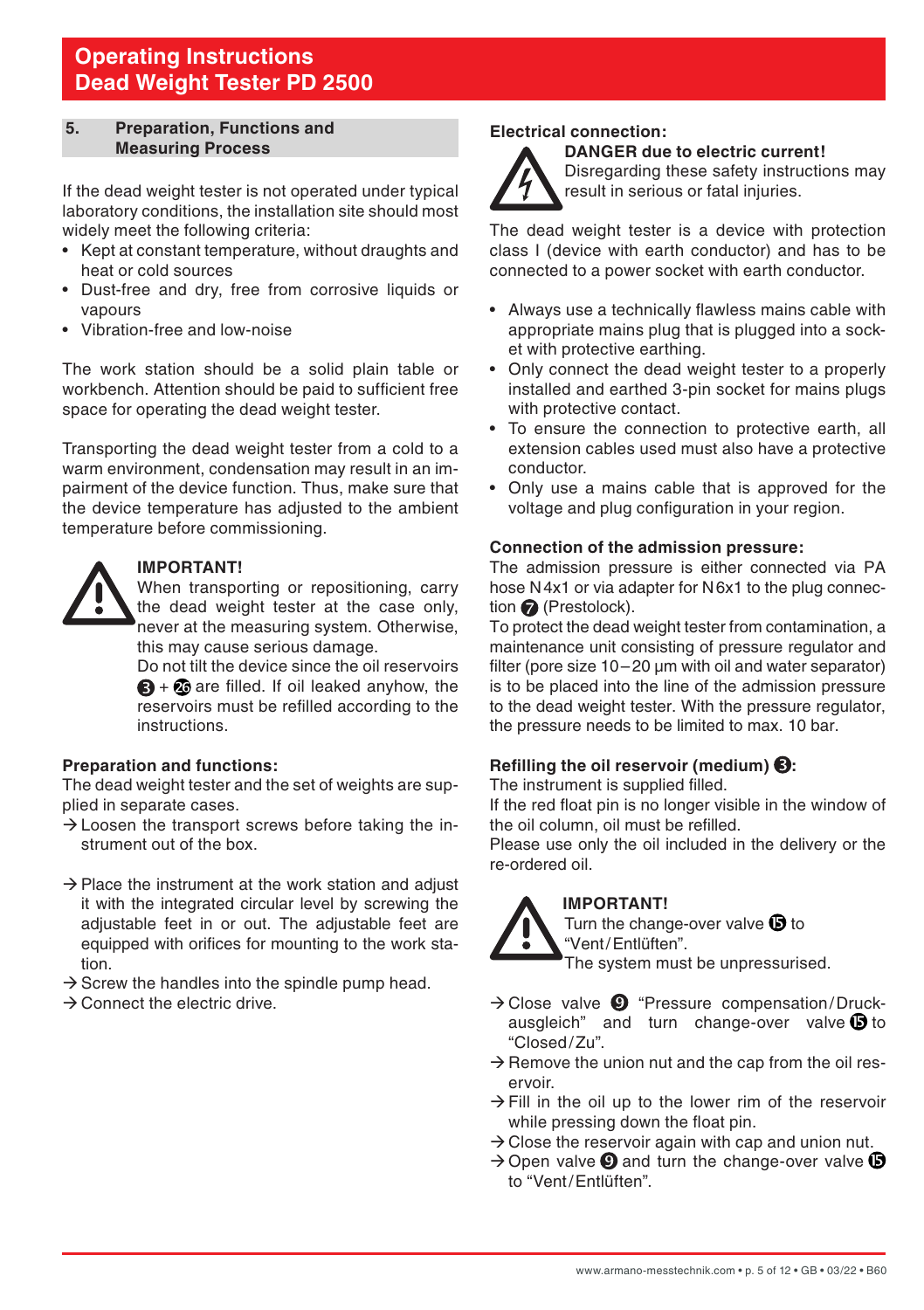

#### **Please note:**

 After approximately 40 operating hours, the overflow oil of the system should be drained via oil drain  $\mathbf{\Omega}$ .

#### **Measuring process:**

#### **Test process with connected admission pressure:**

With admission pressure (up to 10 bar), the system can be filled faster and working with the hand pump is facilitated.

All valves have to be closed.

- $\rightarrow$  Press oil up to the sealing edge of connection  $\bullet$ with the spindle pump before screwing in the test item.
- $\rightarrow$  The test item is tightly screwed into the clamping sleeve  $\mathbf{\mathbb{B}}$  at the test connection  $\mathbf{\mathbb{D}}$ .



**IMPORTANT! Attention must be paid to thorough sealing!** Please use an appropriate wrench and the designated wrench flat. During screwing in, the pressure measuring devices should never be held at the case!

#### $\rightarrow$  Open valve  $\mathbf{\mathbb{O}}$ .

 $\rightarrow$  Move out the spindle pump  $\bullet$  completely by turning counterclockwise.



**CAUTION!** The total travel of the spindle pump is approximately 16 revolutions. At the lower and the upper end a distinct stop is noticeable. Do not attempt to turn beyond those points forcibly! Otherwise, the spindle pump will be damaged!

 $\rightarrow$  According to the required pressure, place weights upon the base plate  $\mathbf 2$  with due regard to the instructions ( $\Leftrightarrow$  "Set of weights").



#### **IMPORTANT!**

 Carefully place the weights onto the dead weight tester. All weights need to be applied separately. Never try to place and remove several weights or the entire stack on and from the dead weight tester respectively.

- $\rightarrow$  In order to fill the system, turn the change-over valve to "Admission pressure/Vordruck".
- $\rightarrow$  Generate the required pressure (up to 1.600 bar) with the hand pump  $\mathcal{D}$ .
- $\rightarrow$  Increase the pressure by turning the spindle pump **2** clockwise until the piston with the weights starts floating slightly.
- $\rightarrow$  Switch on the electric drive via switch  $\mathbf{\mathbb{C}}$ .
- $\rightarrow$  Readiust the pressure by turning the spindle pump until the marking of the load seating rotates within the green area.



bell-shaped body

marking for reading light green area

 $\rightarrow$  The piston is in measuring position if the crosspiece (marking for reading) at the upper part of the bell-shaped body is rotating within the light green area.



## **IMPORTANT!**

 It is essential to ensure that the piston neither touches the upper nor the lower stop during the measurement.

 Before applying the 250 bar weight, the motor needs to be switched off and the measuring system needs to be stopped. In general: The motor has to be switched off before relieving pressure.

#### **Pressure relief:**

When opening valve  $\mathbf{Q}$ , the pressure is relieved. To reduce the pressure to 0 bar, the admission pressure must be relieved as well by turning the changeover valve  $\mathbf \Theta$  to "Vent/Entlüften".

When actuating the change-over valve  $\mathbf{\mathbb{G}}$ , please make sure that it notably snaps into place at the lever position right above the tags!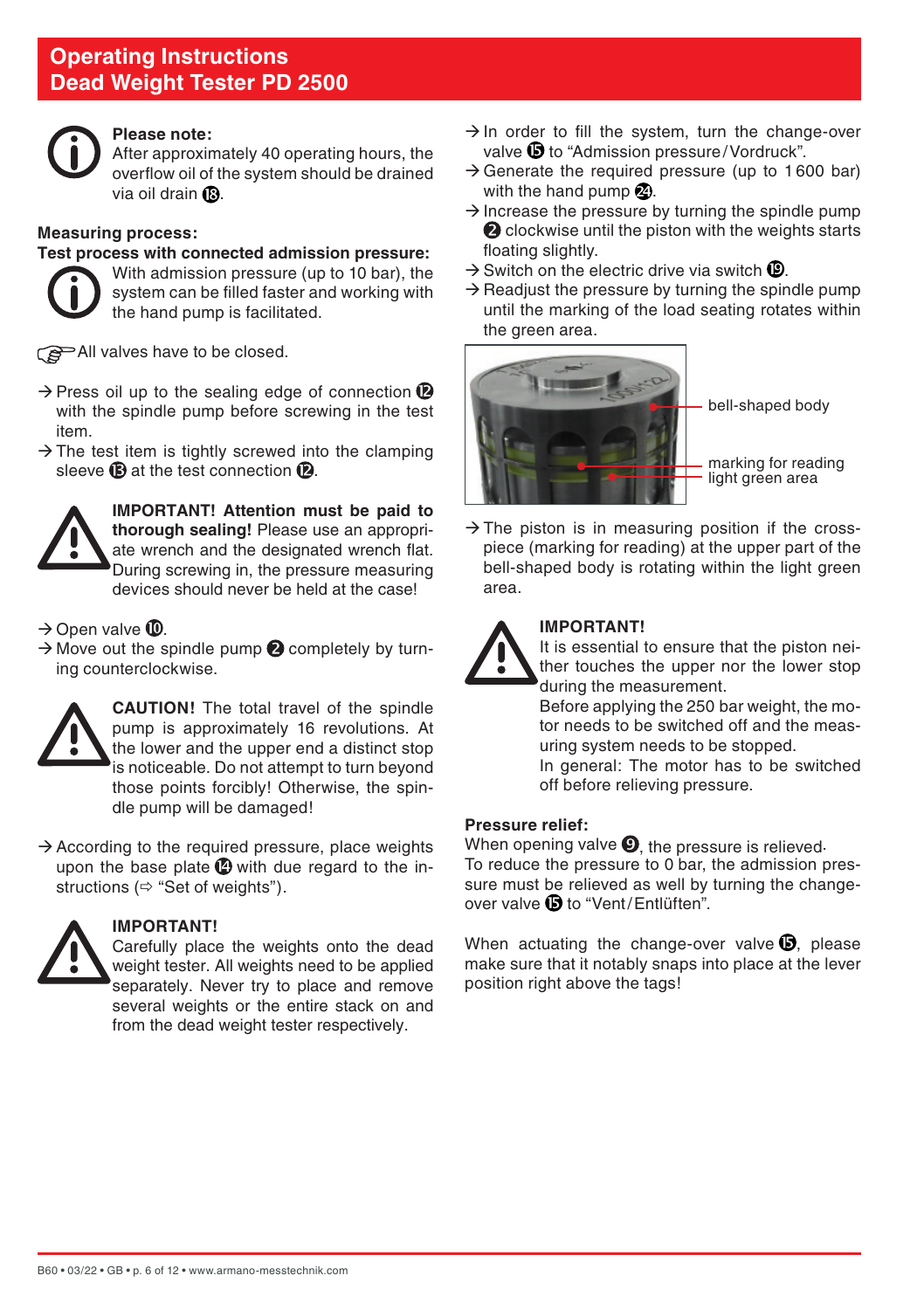#### <span id="page-6-0"></span>**Set of weights:**



**IMPORTANT! Please handle the weights with care and avoid all kinds of damage!**

The set of weights is supplied in a transport case.

The weights and the base plate  $\Phi$  (basic load) are marked with the pressure (in bar and MPa) they generate on the dead weight tester, with the instrument identification number and the full scale value. The base plate  $\bigcirc$  (basic load) without any weights generates a pressure of 25 bar.

We recommend to use the supplementary weight to facilitate the application of further weights.

The supplementary weight is the weight 225 bar as supplement to the basic load of 25 bar to generate 250 bar pressure.

The supplementary weight is marked with number 1 and the weights (250 bar) are marked with the numbers 2 to 10. Please observe the correct order when placing the weights, i.e. first the supplementary weight with number 1 at the very bottom and the weight number 10 as the last one on top.

The set of weights comprises as follows:

| 9 weights | 250 bar |                                |
|-----------|---------|--------------------------------|
| 1 weight  |         | 225 bar (supplementary weight) |
| 4 weights |         | 50 bar                         |
| 1 weight  |         | 25 bar                         |
| 2 weights |         | 10 bar                         |
| 1 weight  |         | 5 bar                          |
|           |         |                                |

The smallest graduation of the supplied set of weights is 5 bar.

Correction weights for smaller graduations and for corrections of ambient parameter deviations of the standard conditions are available upon request.



#### **Please note!**

 In order to avoid fingermarks, the individual weights should only be touched with clean cotton gloves. Any impurities can be removed with suitable degreasers.

#### **6. Maintenance/Cleaning, Storage and Transport**



#### **CAUTION! Material damage and loss of warranty!**

 Any modifications or interventions in the device, made by the customer, might damage important parts or components. Such intervention leads to the loss of any warranty and manufacturer's responsibility!

 $\rightarrow$  Never modify the device or perform any repairs yourself.

#### **Fuse**

The microfuse of the dead weight tester is located at the rear side and is integrated in the C14 inlet. If the motor does not run when mains voltage is applied. please check the fuses and replace them if necessary.



#### **DANGER due to electric current!**

Disregarding these safety instructions may result in serious or fatal injuries.

- $\rightarrow$  Unplug the mains cable from the instrument.
- $\rightarrow$  Carefully lift the fuse compartment from above with a flat screwdriver.
- $\rightarrow$  Remove the compartment with the fuses.
- $\rightarrow$  Check the fuses and replace the defective ones.

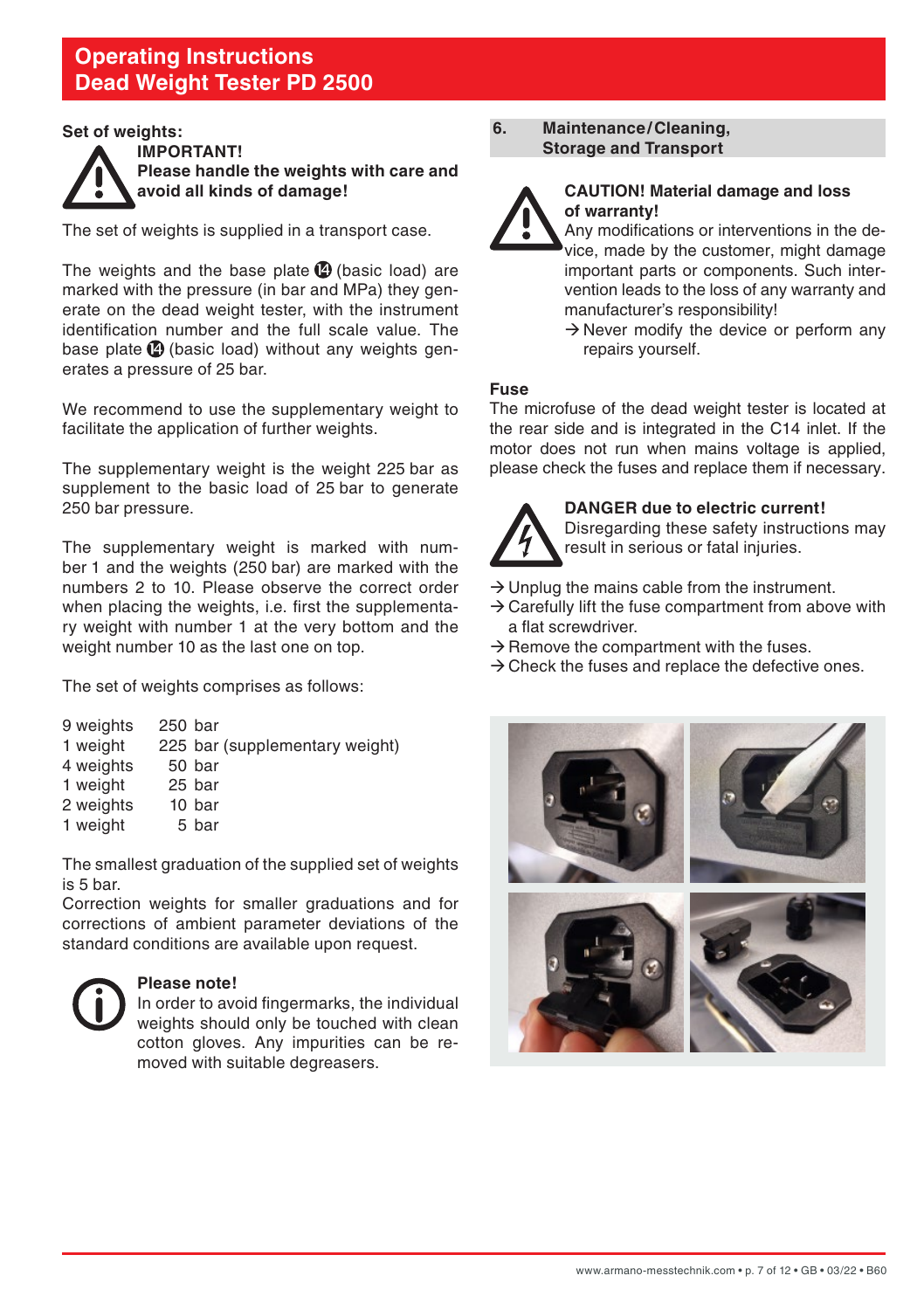## <span id="page-7-0"></span>**IMPORTANT:**

Only use fuses of the same type FST0,1B (microfuse Ø 5x20 mm, 0.1 A, 250 V, tripping characteristic slow). A spare fuse is located in the fuse compartment.

Reinsert the fuse compartment and connect the mains cable. If the fuses blow repeatedly, the device is probably defective.

In this case, return the instrument to the ARMANO Messtechnik GmbH for repair.

#### **Maintenance:**

The instrument cannot be repaired by the operator. In case of faults, which cannot be eliminated without interference in the device, please return the instrument to the manufacturer for repair. Any arising repairs may only be executed by the manufacturer.

#### **Cleaning**:

- Clean the dead weight tester with a dry or slightly dampened lint-free cloth.
- Do not use any sharp objects or aggressive agents for cleaning.

#### **Storage and transport:**

- Use the original packaging or comparable packaging for transport.
- Avoid impacts or strong vibrations.
- Protect the device against moisture, dust, direct sunlight and other heat sources.

## **7. Dismounting and Disposal**

#### **Before dismounting:**

The test item must be unpressurised before dismounting! For this purpose, the valves should be open.

## **Disposal:**

#### **NO DOMESTIC WASTE!**



 The dead weight tester comprises various materials. It shall not be disposed of together with domestic waste.

 $\rightarrow$  Bring the dead weight tester to your local recycling plant

or

 $\rightarrow$  send the dead weight tester back to your supplier or to the ARMANO Messtechnik GmbH.

## **8. CE Conformity**



The CE marking of the instruments certifies the conformity with prevailing EU directives for placing products on the market within the European Union. The following directive applies:

 2014/68/EU (PED) 2014/35/EU (Low Voltage Directive)

 The corresponding declaration of conformity is enclosed or available upon request.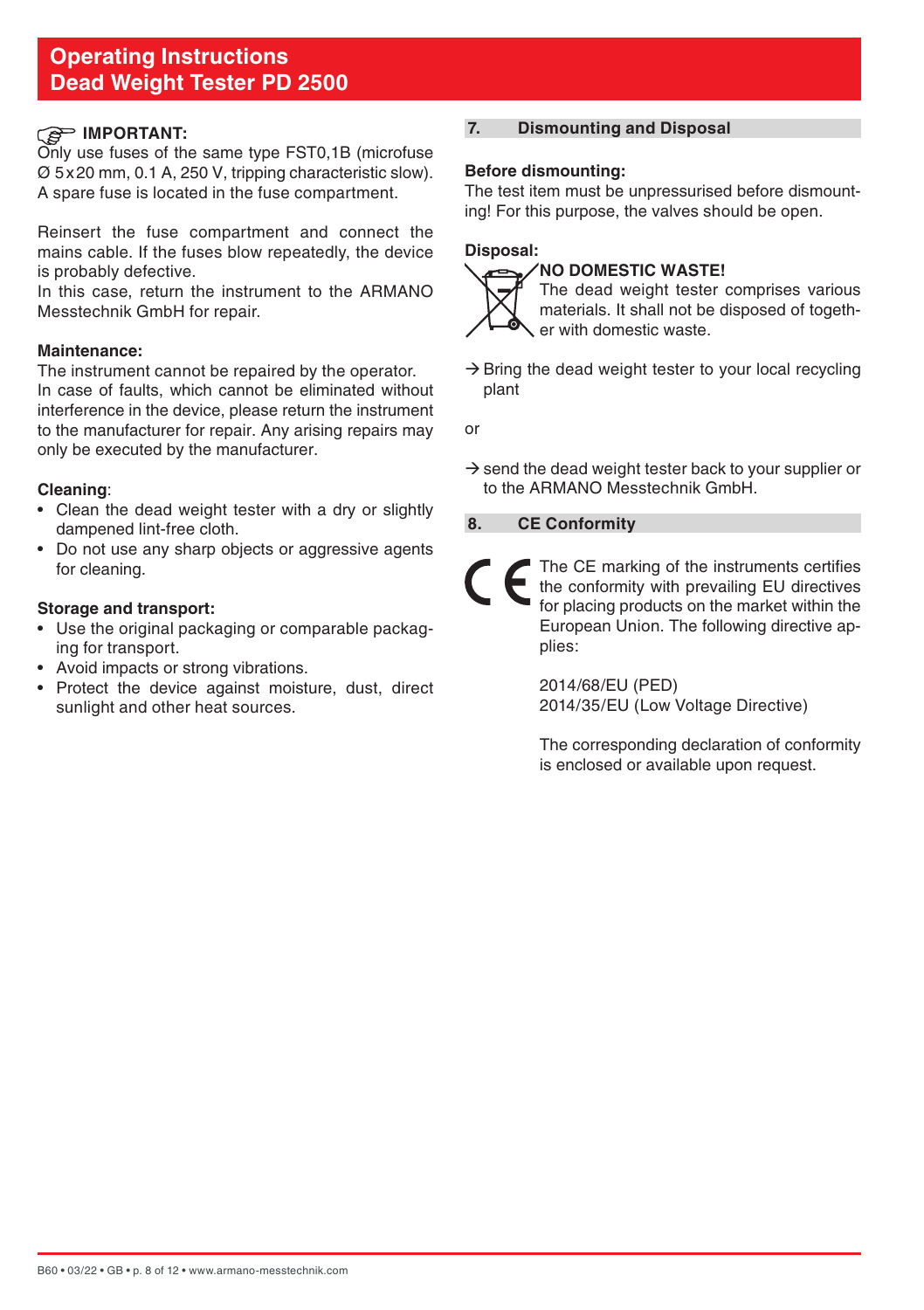

Fig. 1 Fig. 2 Fig. 2 Fig. 2 Poster Policy Policy Policy Policy Policy Policy Policy Policy Policy Policy Policy<br>Policy Policy Policy Policy Policy Policy Policy Policy Policy Policy Policy Policy Policy Policy Policy Polic F F

Fig. 2



Fig. 3: schematic drawing

- **O** Measuring system
- **2** Spindle pump with star handle
- Oil reservoir (medium) **in UD** Stop
- **e** Electric drive
- Reading device (mirror)
- Case
- "Connection admission pressure/Anschluss Vordruck"
- <sup>3</sup> "Ventilation admission pressure/Entlüftung Vordruck"
- **1** Measuring system **Q** Valve "Pressure compensa- **C** Adjustable feet tion/Druckausgleich"
	- Stop valve "Measuring system/Messsystem"
	- **2** Test connection
	- **B** Clamping sleeve (AF 27)
	- Base plate (basic load)
	- **G** Change-over valve for external admission pressure ("Admission pressure/Vordruck", "Closed/Zu", "Vent/Entlüften")
- $\cdot$  **C** Adjustable feet
	- Circular level **ARMANO**
- asuring **Conduct Conduct Act of Science**<br>asuring **Conduct Conduct Conduct Conduct Conduct** 2016  $\overline{\mathbb{B}}$  "
	- (overflow of the system) Switch electric drive ⊕
	- **20** Calibration plate
	- (for accredited calibration)

G

Ø

 $\mathbf \Phi$ 

- $\boldsymbol{\Omega}$ Nameplate
- $\bar{z}$ Hand pump
- ☎ C14 inlet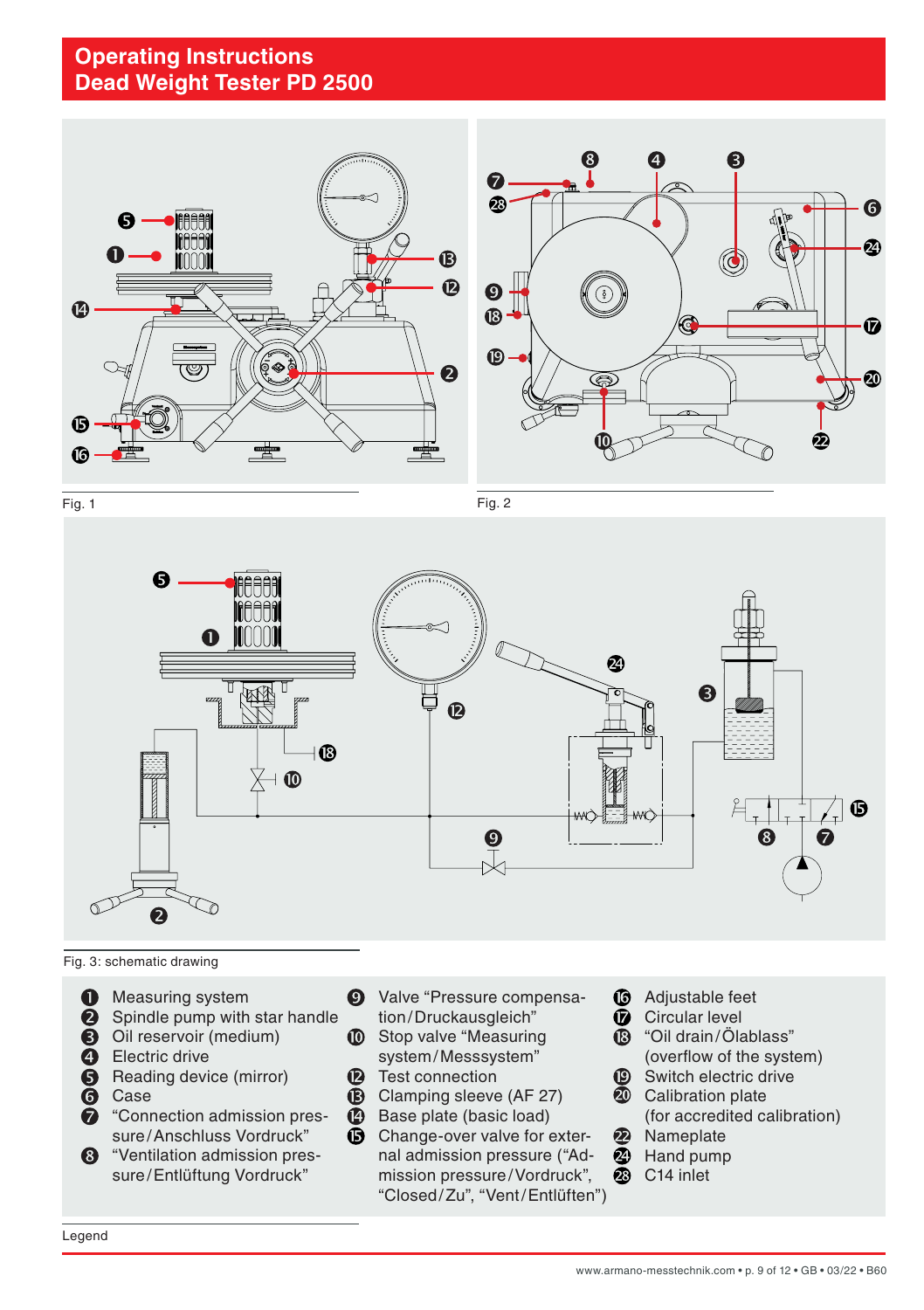## <span id="page-9-0"></span>**9. Declarations of Conformity**

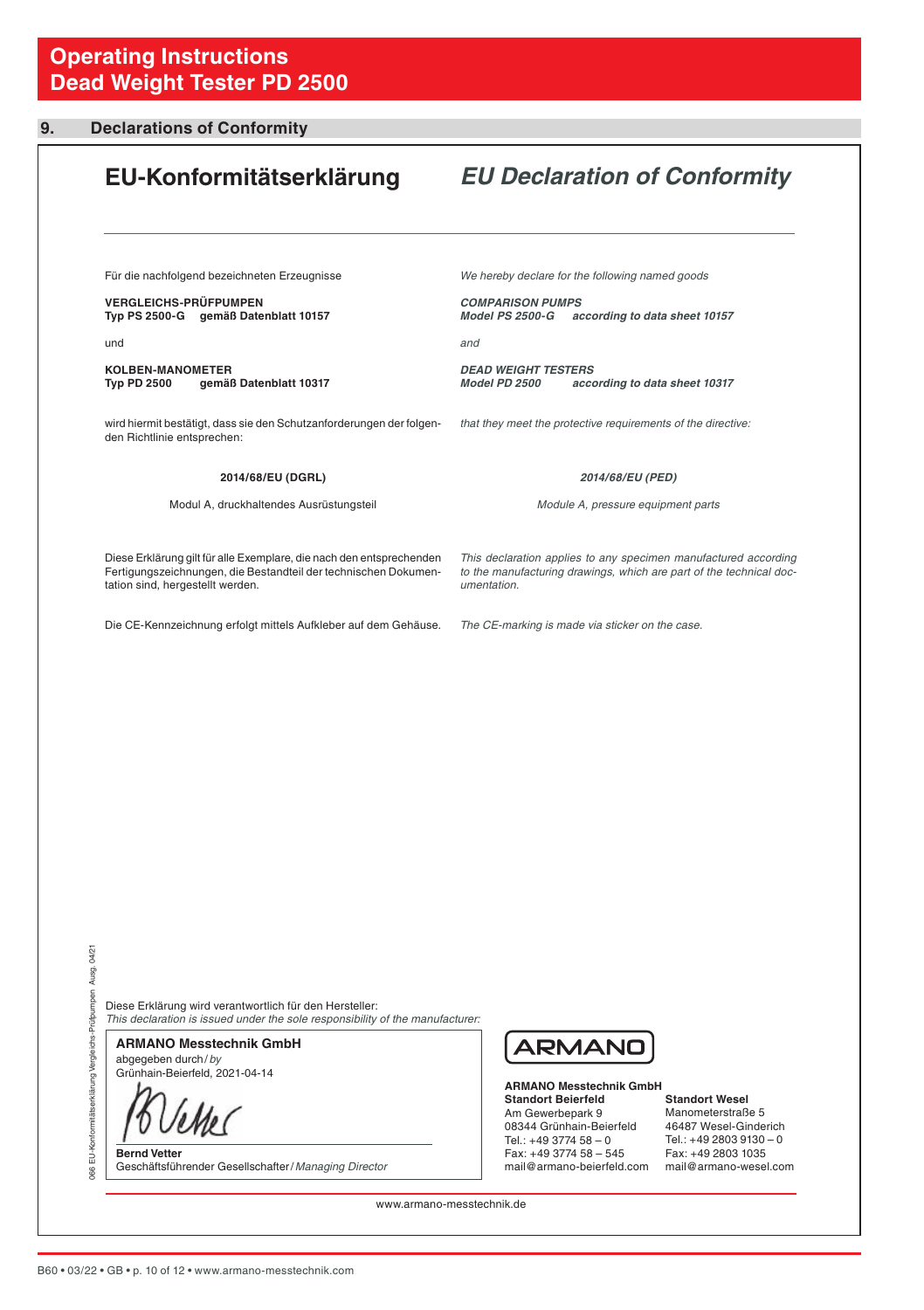|                                                                                                                                                                                                                                                                                                                               | EU-Konformitätserklärung                                                                                                                 |                                                                                                                                                                                                                                                                                                               | <b>EU Declaration of Conformity</b>                                                                                                                               |  |
|-------------------------------------------------------------------------------------------------------------------------------------------------------------------------------------------------------------------------------------------------------------------------------------------------------------------------------|------------------------------------------------------------------------------------------------------------------------------------------|---------------------------------------------------------------------------------------------------------------------------------------------------------------------------------------------------------------------------------------------------------------------------------------------------------------|-------------------------------------------------------------------------------------------------------------------------------------------------------------------|--|
| Für die nachfolgend bezeichneten Erzeugnisse                                                                                                                                                                                                                                                                                  |                                                                                                                                          | We hereby declare for the following named goods                                                                                                                                                                                                                                                               |                                                                                                                                                                   |  |
| <b>KOLBEN-MANOMETER</b><br>Typ PD 6<br>Typ PD 10/PD 25<br>Typ PD 60/PD 100<br>Typ PD 600/PD 1000<br><b>Typ PD 2500</b>                                                                                                                                                                                                        | gemäß Datenblatt 10312<br>gemäß Datenblatt 10313<br>gemäß Datenblatt 10315<br>gemäß Datenblatt 10316<br>gemäß Datenblatt 10317           | <b>DEAD WEIGHT TESTERS</b><br>Model PD 6<br>Model PD 10/PD 25<br>Model PD 60/PD 100<br>Model PD 600/PD 1000<br>Model PD 2500                                                                                                                                                                                  | according to data sheet 10312<br>according to data sheet 10313<br>according to data sheet 10315<br>according to data sheet 10316<br>according to data sheet 10317 |  |
| festgelegt sind:                                                                                                                                                                                                                                                                                                              | wird hiermit bestätigt, dass sie den wesentlichen Schutzanforderun-<br>gen entsprechen, die in der nachfolgend bezeichneten Richtlinie   | that they meet the essential protective requirements, which have<br>been fixed in the following directive:                                                                                                                                                                                                    |                                                                                                                                                                   |  |
| RICHTLINIE 2014/35/EU DES EUROPÄISCHEN PARLAMENTS<br>UND DES RATES vom 26. Februar 2014<br>zur Harmonisierung der Rechtsvorschriften der Mitgliedstaaten über<br>die Bereitstellung elektrischer Betriebsmittel zur Verwendung inner-<br>halb bestimmter Spannungsgrenzen auf dem Markt-kurz: Nieder-<br>spannungs-Richtlinie |                                                                                                                                          | DIRECTIVE 2014/35/EU OF THE EUROPEAN PARLIAMENT AND<br>THE COUNCIL from February 26, 2014<br>on the harmonisation of the laws of the Member States relating to<br>the making available on the market of electrical equipment designed<br>for use within certain voltage limits - short: Low Voltage Directive |                                                                                                                                                                   |  |
| Angewandte Norm: DIN EN 61010-1:2020-03                                                                                                                                                                                                                                                                                       |                                                                                                                                          | Applied standard: DIN EN 61010-1:2020-03                                                                                                                                                                                                                                                                      |                                                                                                                                                                   |  |
|                                                                                                                                                                                                                                                                                                                               |                                                                                                                                          |                                                                                                                                                                                                                                                                                                               |                                                                                                                                                                   |  |
| <b>ARMANO Messtechnik GmbH</b><br>abgegeben durch/by<br>Grünhain-Beierfeld, 2021-09-21                                                                                                                                                                                                                                        | Diese Erklärung wird verantwortlich für den Hersteller:<br>This declaration is issued under the sole responsibility of the manufacturer: | ARMANC                                                                                                                                                                                                                                                                                                        |                                                                                                                                                                   |  |